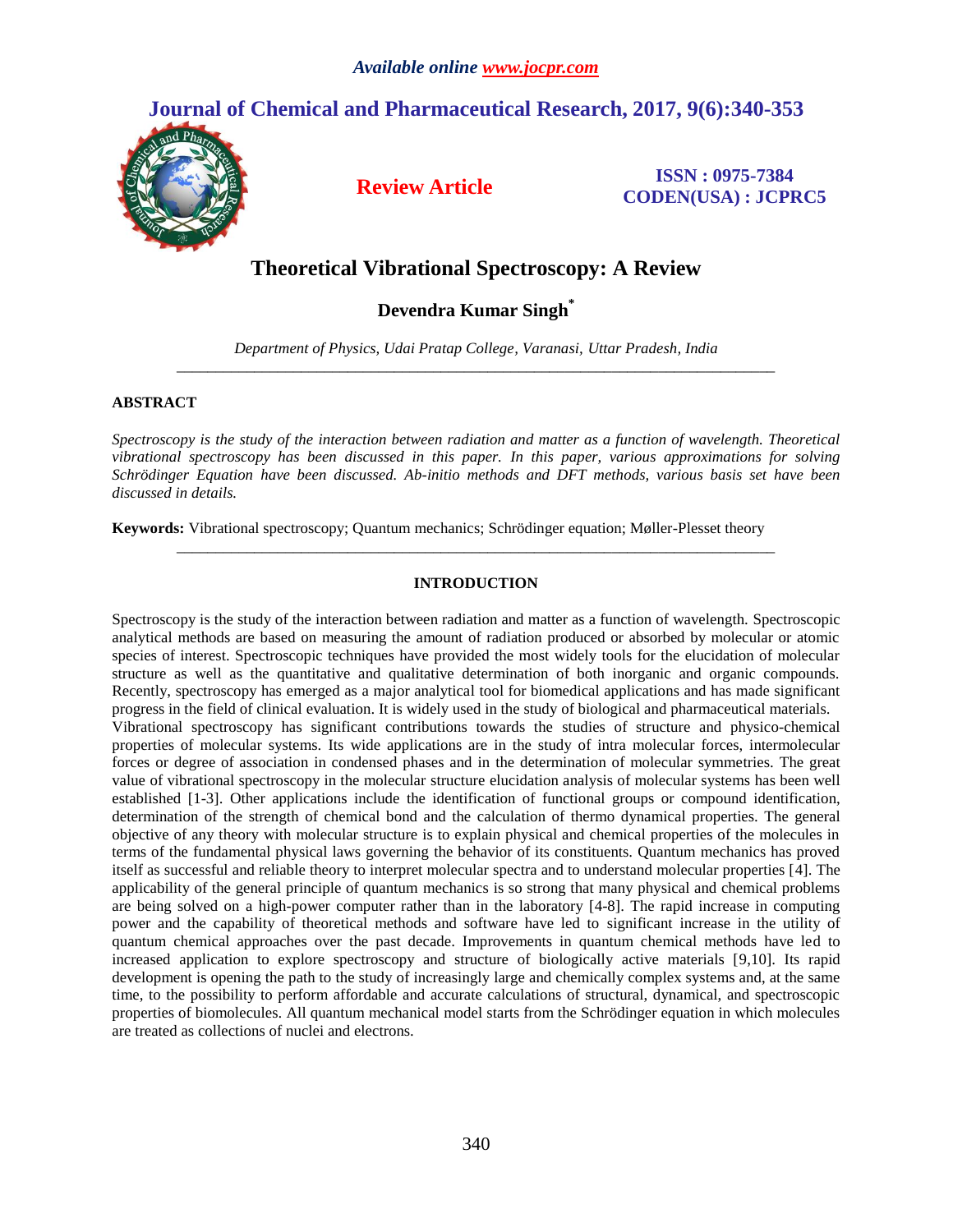# **SCHRÖDINGER EQUATION**

\_\_\_\_\_\_\_\_\_\_\_\_\_\_\_\_\_\_\_\_\_\_\_\_\_\_\_\_\_\_\_\_\_\_\_\_\_\_\_\_\_\_\_\_\_\_\_\_\_\_\_\_\_\_\_\_\_\_\_\_\_\_\_\_\_\_\_\_\_\_\_\_\_\_\_\_\_\_\_\_\_\_\_\_\_\_\_\_\_\_\_\_\_

In Schrödinger model molecules are treated as collections of nuclei and electrons. Schrödinger equation, for the hydrogen atom may be solved exactly. The Schrödinger equation for a general system is

$$
\hat{H}\Psi(\vec{r}_1, \vec{r}_2, \dots, \vec{r}_N, \vec{R}_1, \vec{R}_2, \dots, \vec{R}_M) = E\Psi(\vec{r}_1, \vec{r}_2, \dots, \vec{r}_N, \vec{R}_1, \vec{R}_2, \dots, \vec{R}_M)
$$
\n(1)

Where  $\Psi(\vec{r}_1, \vec{r}_2, ..., \vec{r}_N, \vec{R}_1, \vec{R}_2, ..., \vec{R}_M)$  is the wave function for all of the nuclei and electrons, which is a function of  $\rightarrow$  $\rightarrow$ 

the electron positions r and the nuclear positions R, E is the energy associated with this wave function and  $\hat{H}$  is the Hamiltonian operator (or more simply the Hamiltonian) for the system containing P electrons and Q nuclei, which is given by

$$
\hat{H} = -\frac{\hbar^2}{2m_e} \sum_{i=1}^N \nabla_i^2 - \frac{\hbar^2}{2} \sum_{I=1}^Q \frac{1}{M_I} \nabla_I^2 - \sum_{i=1}^P \sum_{I=1}^Q \frac{Z_I e^2}{4\pi \varepsilon_0 r_{II}} + \sum_{i=1}^P \sum_{j>1}^Q \frac{e^2}{4\pi \varepsilon_0 r_{ij}} + \sum_{I=1}^Q \sum_{J>I}^Q \frac{Z_I Z_J}{4\pi \varepsilon_0 R_{II}} \tag{2}
$$

In atomic units (  $(\hbar = m_e = e = 4\pi\varepsilon_0 = 1)$  this is just,

$$
\hat{H} = -\frac{1}{2} \sum_{i=1}^{N} \nabla_i^2 - \frac{1}{2} \sum_{I=1}^{Q} \frac{1}{M_I} \nabla_I^2 - \sum_{i=1}^{P} \sum_{I=1}^{Q} \frac{Z_I}{r_{iA}} + \sum_{i=1}^{P} \sum_{j>1}^{P} \frac{1}{r_{ij}} + \sum_{I=1}^{Q} \sum_{J>I}^{Q} \frac{Z_I Z_J}{R_U}
$$
(3)

Here Z is the nuclear charge, I and J run over the Q nuclei, i and j run over the P electrons,

 $M<sub>I</sub>$  = Mass of nucleus I/ Mass of and electron,

 $R<sub>U</sub>$ =distance between nuclei I and J,

rij =the distance between electrons i and j

 $r_{ii}$  = the distance between electron i and nucleus I

In Equation (3) the first term describes the total kinetic energy of the P electrons, the second term describes the total Kinetic energy of Q nuclei, the third term represent the attractive potential energy between the electrons, the fourth term represents the repulsive potential for electron-electron interaction whereas last term represents the repulsive potential energy for nucleus- nucleus interactions.

The many-electron Schrödinger equation cannot be solved exactly and so a number of approximations are required to make the mathematics tractable.

#### **Ab-initio Methods**

 $\rightarrow$ 

Ab Initio is a Latin term which means "from the beginning". A calculation which starts from the first principle is called "ab initio". It relies on fundamental laws of nature without additional constraints. In Ab-initio methods computations are done on theoretical principles without experimental data. In this method various mathematical approximations are used.

## **Born-Oppenheimer Approximation**

The Born-Oppenheimer approximation is the first of several approximations used to simplify the solution of Schrodinger equation. According to this approximation [11], the nuclei move much slower than the electrons due to their masses therefore, electrons are considered to be moving in the field of fixed nuclei so that the nuclear kinetic energy is zero and their potential energy is merely a constant.

The total molecular wave function  $\Psi(r, R)$  is the function of position of electrons and nuclei as the mass of  $\rightarrow$   $\rightarrow$ electron is very less in comparison to nuclei, electron move very rapidly in order to conserve the momentum, thus any change in the position of nuclei is instantaneously responded by electrons. Thus the nuclear variables can be separated from the electron variables,

$$
\Psi(\vec{r}_1, \vec{r}_2, \dots, \vec{r}_P, \vec{R}_1, \vec{R}_2, \dots, \vec{R}_Q) = \chi(\vec{r}_1, \vec{r}_2, \dots, \vec{r}_P) \phi(\vec{R}_1, \vec{R}_2, \dots, \vec{R}_Q)
$$
(4)

This separation of the total wave function into an electronic wave function  $\chi(r)$  $\chi(r)$  and a nuclear wave function

 $\phi(R)$  means that the positions of the nuclei can be fixed, leaving it only necessary to solve for the electronic part. This approximation was proposed by Born and Oppenheimer and is valid for the vast majority of molecules. Born and Oppenheimer approximation leads to an "electronic" Schrödinger equation,

$$
\hat{H}_{el}\chi(\vec{r}_1,\vec{r}_2,...\vec{r}_P) = E_{el}\chi(\vec{r}_1,\vec{r}_2,...\vec{r}_P)
$$
\n(5)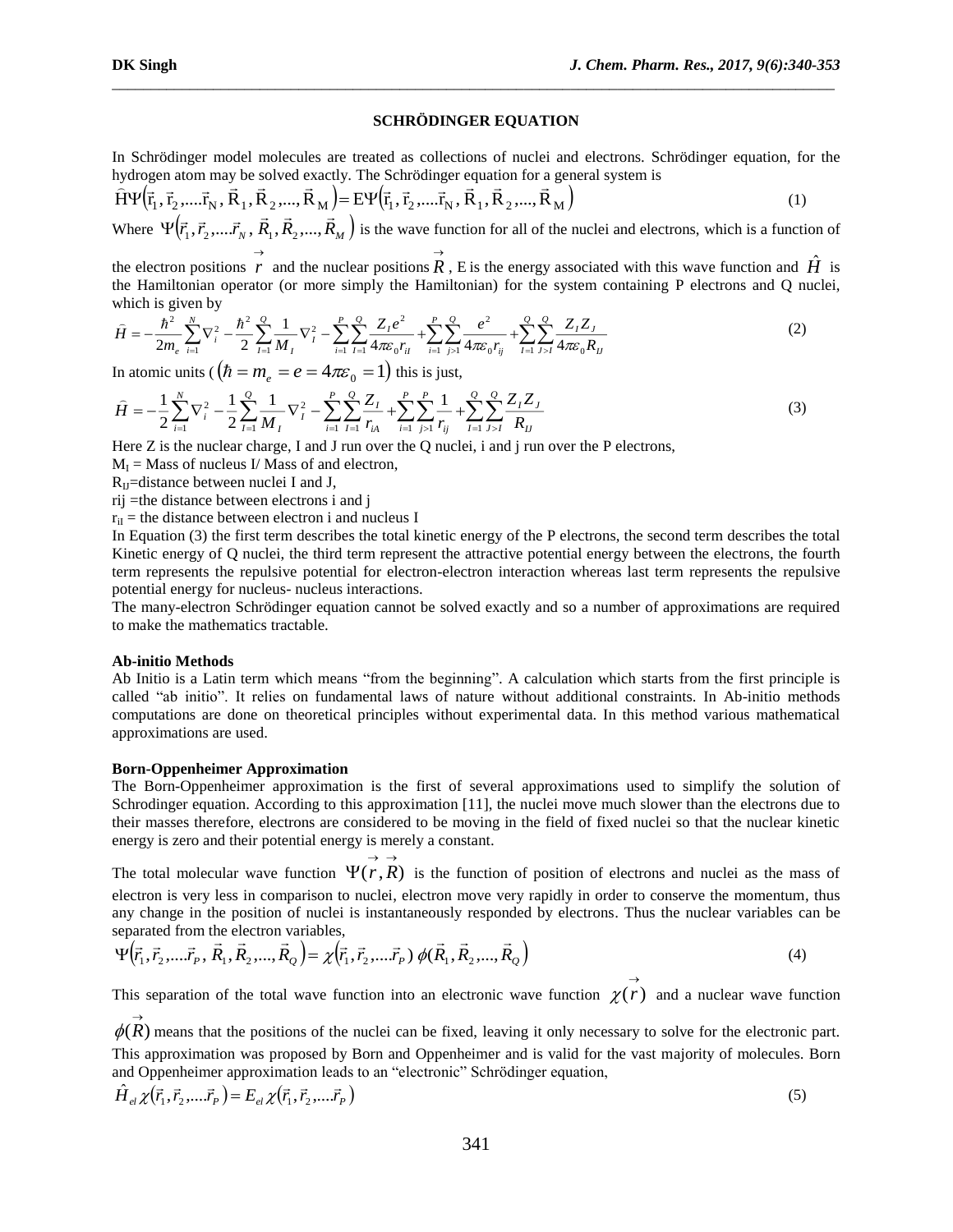with

$$
\hat{H}_{el} = -\frac{1}{2} \sum_{i=1}^{P} \nabla_i^2 - \sum_{i=1}^{P} \sum_{A=1}^{Q} \frac{Z_I}{r_{il}} + \sum_{i=1}^{P} \sum_{j>i}^{P} \frac{1}{r_{ij}}
$$
\n(6)

\_\_\_\_\_\_\_\_\_\_\_\_\_\_\_\_\_\_\_\_\_\_\_\_\_\_\_\_\_\_\_\_\_\_\_\_\_\_\_\_\_\_\_\_\_\_\_\_\_\_\_\_\_\_\_\_\_\_\_\_\_\_\_\_\_\_\_\_\_\_\_\_\_\_\_\_\_\_\_\_\_\_\_\_\_\_\_\_\_\_\_\_\_

The term in equation (3) the second term which describes total Kinetic energy of Q nuclei is zero in equation (6) due to very low velocity of nuclei, and the fifth term describing the repulsive potential energy for nucleus- nucleus interactions in equation (3) is a constant. Thus the total energy, E, of the system will be the sum electronic energy, Eel and potential energy for nucleus- nucleus interactions,  $E_{Nuc}$ , i.e.

$$
E = E_{el} + E_{Nuc} \text{ where } E_{Nuc} = \sum_{I=1}^{Q} \sum_{J>I} \frac{Z_{I} Z_{J}}{R_{IJ}} \tag{7}
$$

#### **Hartree-Fock Approximation**

In order to solve the Schrödinger equation some more approximations are required. The most obvious approximation is that one can assume that electrons are moving independent of each other.

In equation (4) the wave function we have seen that  $\chi(\vec{r}_1, \vec{r}_2,...\vec{r}_p)$  depends on the positions of the electrons in the molecule. Hartree [12] further proposed the idea of separation of variables used by Born and Oppenheimer by assuming that the electronic wave function  $\chi(\vec{r}_1,\vec{r}_2,...\vec{r}_p)$  can be separated into the product of wave function of each electron,

$$
\chi(\vec{r}_1, \vec{r}_2, \dots, \vec{r}_P) = \chi_1(\vec{r}_1) \chi_2(\vec{r}_2) \dots \chi_P(\vec{r}_P)
$$
\n(8)

Hartree taken further approximation by assuming electron–electron repulsion term of the Hamiltonian in Eq. (6) as an expression that describes the repulsion an electron feels from the average position of the other electrons as

effective field  $V_i^{\text{eff}}$ . With this assumption, the wave function  $\chi_i(\vec{r}_i)$  for each electron satisfy the Hartree equations

$$
\left(-\frac{1}{2}\sum_{i=1}^{P} \nabla_{i}^{2} - \sum_{i=1}^{P} \sum_{I=1}^{Q} \frac{Z_{I}}{r_{iI}} + V_{i}^{eff}\right) \chi_{i}(\vec{r}_{i}) = E_{i}\chi_{i}(\vec{r}_{i})
$$
\n(9)

Equation (9) defines a set of equations, one for each electron. Solving for the set of functions  $\chi_i(\vec{r}_i)$  is nontrivial because  $V_i^{\text{eff}}$  it depends on all of the functions  $\chi_i(\vec{r}_i)$ . An iterative scheme is needed to solve the Hartree equations. First, a set of functions  $(\chi_1, \chi_2, ..., \chi_p)$  is assumed. These are used to produce the set of effective potential operators  $V_i^{\text{eff}}$ , and the Hartree equations are solved to produce a set of improved functions  $\chi_i(\vec{r}_i)$ . These new functions produce an updated effective potential, which in turn yields a new set of functions  $\chi_i(\vec{r}_i)$  $\chi_i(r_i)$ . This process is continued until the functions  $\chi_i(r_i)$  $\chi_i(r_i)$  no longer change, resulting in a self-consistent field (SCF). Fock [13, 14] recognized that the separable wave function employed by Hartree (Eq. (8)) does not satisfy the Pauli Exclusion Principle [15] instead; Fock suggested using the Slater determinant [16]

$$
\chi(\vec{r}_1, \vec{r}_2, \dots, \vec{r}_N) = \frac{1}{\sqrt{P!}} \begin{vmatrix} \chi_1(\vec{r}_1) & \chi_2(\vec{r}_1) & \dots & \chi_p(\vec{r}_1) \\ \chi_1(\vec{r}_2) & \chi_2(\vec{r}_2) & \dots & \chi_p(\vec{r}_2) \\ \vdots & \vdots & & \vdots \\ \chi_1(\vec{r}_P) & \chi_2(\vec{r}_P) & \dots & \chi_p(\vec{r}_P) \end{vmatrix}
$$
(10)

This is antisymmetric and satisfies the Pauli Exclusion Principle. Again, an effective potential is employed, and an iterative scheme provides the solution to the Hartree–Fock (HF) equations.

# **Linear Combination of Atomic Orbitals (LCAO) approximation**

The solutions to the Hartree-Fock model,  $\chi_i$ , are known as the *molecular orbitals* (MOs). These orbitals generally span the entire molecule, just as the atomic orbitals (AOs) span the space about an atom.

The Hartree-Fock approximation leads to a set of Hartree-Fock equations (9) for each electron. In order to solve these equation numerically, an additional approximation LCAO has been introduced which transform the Hartree-Fock equations into a set of algebraic equations.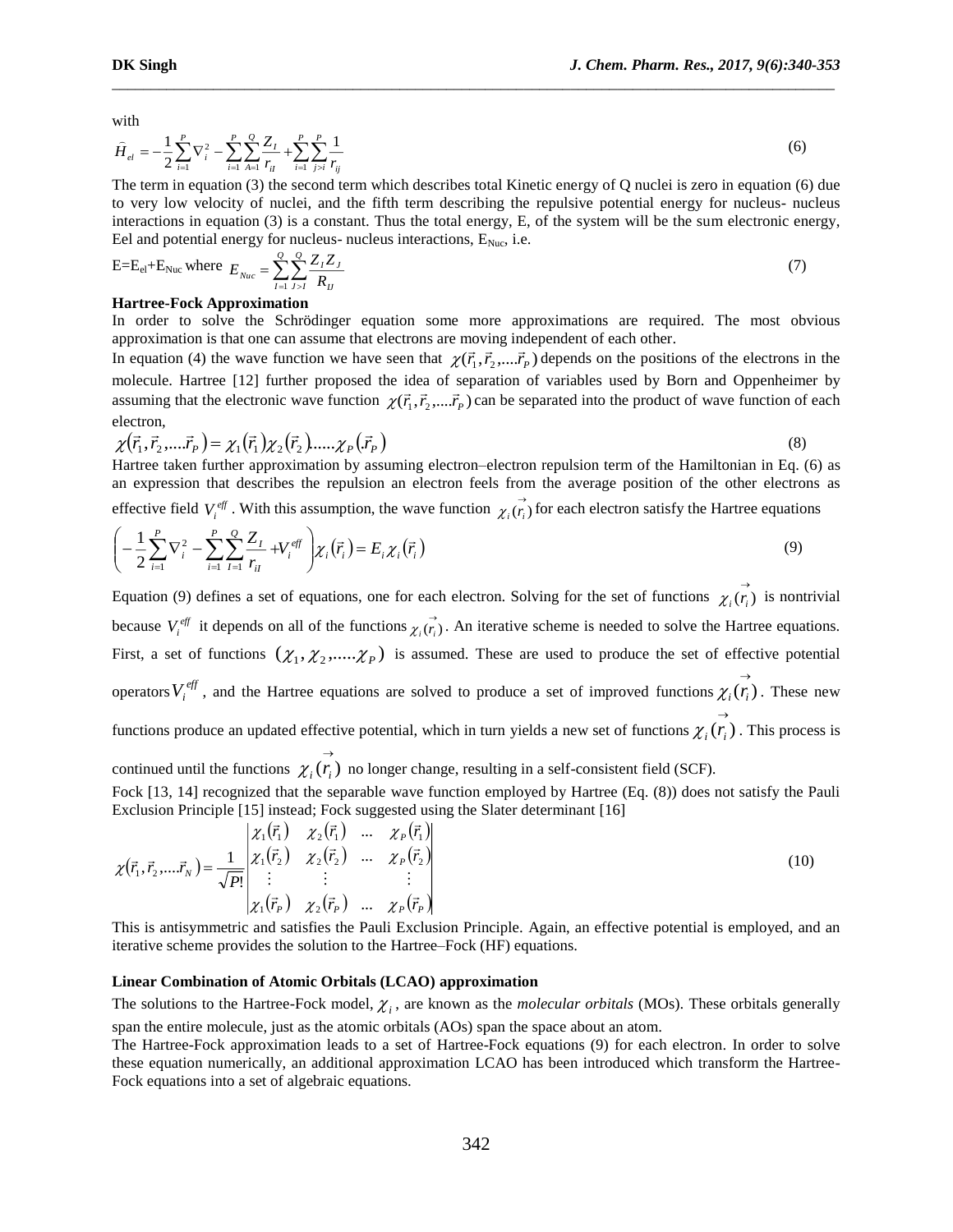Since molecules are made up of atoms, thus molecular solutions can be expressed in terms of atomic solutions. In practice, the molecular orbitals are expressed as linear combinations of atomic orbitals

\_\_\_\_\_\_\_\_\_\_\_\_\_\_\_\_\_\_\_\_\_\_\_\_\_\_\_\_\_\_\_\_\_\_\_\_\_\_\_\_\_\_\_\_\_\_\_\_\_\_\_\_\_\_\_\_\_\_\_\_\_\_\_\_\_\_\_\_\_\_\_\_\_\_\_\_\_\_\_\_\_\_\_\_\_\_\_\_\_\_\_\_\_

$$
\chi_i = \sum_{\mu=1}^k C_{\mu i} \widetilde{\phi}_{\mu} \tag{11}
$$

Where the index  $\mu$  spans all of the AOs  $\phi_{\mu}$  of every atom in the molecule (a total of k AOs), C<sub> $\mu i$ </sub> is the molecular orbital coefficient of AOs  $\phi_\mu$  in MOs  $\chi_i$ , for each spin orbital i. The basis functions  $\phi_\mu$  are hydrogen-like atomic orbitals that have been optimized by a variational procedure. The HF procedure is a variational procedure to minimize the coefficients  $C_{\mu i}$ .

#### **Hartree-Fock-Roothaan Procedure**

Combining the LCAO approximation for the MOs with the HF method led Roothaan [20] to develop a procedure to obtain the self-consistent field (SCF) solutions. The procedure rests upon transforming the set of equations listed in Eq. (9) into matrix form

$$
FC = \mathcal{E}SC \tag{12}
$$

Where, **S** is the overlap matrix (a measure of the extent to which basis functions "see each other"), **C** is the  $k \times k$ matrix of the coefficients  $C_{\mu i}$ , and  $\varepsilon$  is the  $k \times k$  matrix of the orbital energies. Each column of **C** is the expansion of

 $\chi_i$  in terms of the AOs  $\phi_{\mu}$ , **F** is the Fock matrix, which is analogous to the Hamiltonian in the Schrödinger equation. The Fock matrix  $\bf{F}$  is defined for the  $\mu\nu$  element as

$$
F_{\mu\nu} = H_{\mu\nu}^{core} + J_{\mu\nu} - K_{\mu\nu}
$$
 (13)

 $H_{\mu\nu}^{core}$  is the so-called core Hamiltonian, the elements of which are given by,

$$
H_{\mu\nu}^{core} = \int \tilde{\phi}_{\nu}^{*}(\vec{r}) \left[ -\frac{1}{2} \nabla^{2} - \sum_{A=1}^{M} \frac{Z_{A}}{r_{A}} \right] \tilde{\phi}_{\nu}(\vec{r}) d\vec{r}
$$
(14)

Coulomb and exchange elements are given by,

$$
J_{\mu\nu} = \sum_{\lambda=1}^{k} \sum_{\sigma=1}^{k} P_{\lambda\sigma} \left( \mu \nu \, | \, \lambda \sigma \right) \tag{15}
$$

$$
K_{\mu\nu} = \sum_{\lambda=1}^{k} \sum_{\sigma=1}^{k} \frac{1}{2} P_{\lambda\sigma} \left( \mu \lambda \left| \nu \sigma \right. \right) \tag{16}
$$

Where P is the density matrix whose elements involve a product of two molecular orbital coefficients as given below

$$
P = 2 \sum_{i}^{occupied} c_{\lambda i}^{*} c_{\sigma i}
$$
 (17)

The electron density will be obtained by multiplying an element of the density matrix and its associated atomic orbitals and then summed over all orbitals.

(μν  $\lambda \sigma$ ) are two-electron integrals and are given by

$$
\left(\mu\nu\middle|\lambda\sigma\right) = \iint \widetilde{\phi}_{\mu}^* (\vec{r}_1) \widetilde{\phi}_{\nu} (\vec{r}_1) \left[\frac{1}{r_{12}}\right] \widetilde{\phi}_{\lambda}^* (\vec{r}_2) \widetilde{\phi}_{\sigma} (\vec{r}_2) d\vec{r}_1 d\vec{r}_2
$$
\n(18)

Because they are so numerous, the evaluation and processing of two electron integrals constitute the major timeconsuming steps.

Since Hartree Fock matrix F depends on its own solution (through the orbitals), the process must be done iteratively. This is why the solution of the Hartree-Fock-Rothaan equations is often called the self-consistent-field (STF) procedure. In practice, a self-consistent method is used as follows:

- i) Initial orbitals are chosen by using an approximate version of MO theory, e.g. some version of Hucket theory.
- ii) Fock equations are solved to give an improved set of orbitals.
- iii) These orbitals are compared to the previous set; If they are identical within some or numerical convergence threshold, it is stopped.
- iv) Step 2 is repeated, using the improved orbitals as input.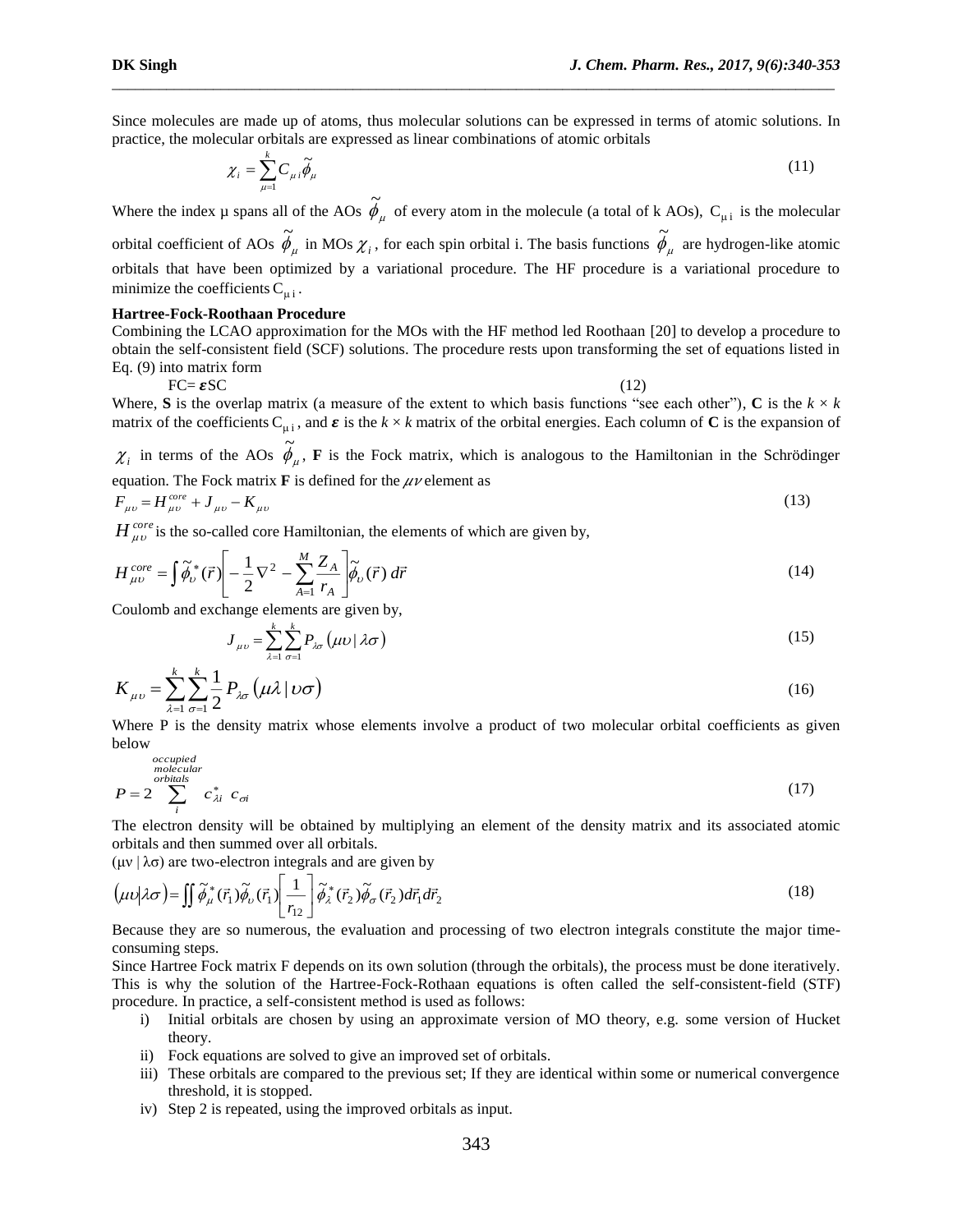With a reasonable set of "guess" orbitals to start off with, 10-20 cycles are usually enough to the procedure to numerical accuracy. For most of the calculations described, Hartree-Fock calculations are used to obtain vibrational frequencies, intensities and structural parameters of the molecules.

\_\_\_\_\_\_\_\_\_\_\_\_\_\_\_\_\_\_\_\_\_\_\_\_\_\_\_\_\_\_\_\_\_\_\_\_\_\_\_\_\_\_\_\_\_\_\_\_\_\_\_\_\_\_\_\_\_\_\_\_\_\_\_\_\_\_\_\_\_\_\_\_\_\_\_\_\_\_\_\_\_\_\_\_\_\_\_\_\_\_\_\_\_

Methods resulting from solution of the Hartree-Fock-Rothaan equations are termed Hartree-Fock models. The corresponding energy is termed the Hartree-Fock energy.

The term *Ab initio* ("from the beginning") method is generally used for Hartree-Fock method but this should be all methods which rely on fundamental laws of nature without additional constraints in order to solve the Schrödinger equation.

Hartree-Fock models are both size consistent and variational. Hartree-Fock method can be used for molecules consisting of 50-100 atoms.

#### **MØLLER-PLESSET THEORY**

In Hartree-Fock models motion of each electron is assumed independent of the one another. Thus in the Hamiltonian interactions between individual electrons has been replaced by as an expression that describes the repulsion an electron feels from the average position of the other electrons as effective field. Due to this approximation the electron-electron repulsion energy become high and therefore total energy becomes too high

Møller-Plesset Perturbation Theory [\[18\]](http://www.q-chem.com/qchem-website/manual/qchem43_manual/sect0096.html#Moller:1934) is a widely used method for approximating the correlation energy (the difference between the Hartree-Fock energy and the experimental energy).of molecules. In particular, second order Møller-Plesset theory (MP2) probably the simplest useful wave function-based electron correlation method. Revived in the mid-1970s, it remains highly popular today, because it offers systematic improvement in optimized geometries and other molecular properties relative to Hartree-Fock (HF) theory. The MP3 method is still occasionally used, while MP4 calculations are quite commonly employed as part of the Gaussian 2 and Gaussian 3 thermo chemical methods. In the remainder of this section, the theoretical basis of Møller-Plesset theory is reviewed. In Møller-Plesset models, second order Møller-Plesset theory (MP2) is the simplest member. In MP2 model it is assumed that Hartree Fock wave function  $\Psi_0$  and ground state energy  $E_0$  are exact solutions to an analogous problem

involving the Hartree-Fock Hamiltonian,  $\hat{H}_0$ , in place of the "exact" Hamiltonian,  $\hat{H}$  . If we assume that Hartree-Fock wavefunction  $\Psi_0$  and energy  $E_0$  are very close to the exact wave function  $\Psi$  and ground-state energy E, then exact Hamiltonian can be written in the following form,

$$
\hat{H} = \hat{H}_0 + \lambda \hat{V} \tag{19}
$$

Here,  $\hat{V}$  is a small perturbation and  $\lambda$  is a dimensionless parameter. Expanding the exact wave function and energy in terms of the Hartree- Fock wave function and energy yields.

$$
E = E^{(0)} + \lambda E^{(1)} + \lambda^2 E^{(2)} + \lambda^3 E^{(3)} + \dots \dots \tag{20}
$$

$$
\Psi = \Psi_0 + \lambda \Psi^{(1)} + \lambda^2 \Psi^{(2)} + \lambda^3 \Psi^{(3)} + \dots \tag{21}
$$

Substituting the expansions (1-3) into the Schrödinger equation  $\hat{H}\Psi = E\Psi$  and gathering terms in  $\lambda^n$  yields.

$$
\hat{\mathbf{H}}_0 \mathbf{\Psi}_0 = \mathbf{E}^{(0)} \mathbf{\Psi}_0 \tag{22a}
$$

$$
\hat{H}_0 \Psi^{(1)} + \hat{V} \Psi_0 = E^{(0)} \Psi_1 + E^{(1)} \Psi_0
$$
\n(22b)

$$
\hat{H}_0 \Psi^{(2)} + \hat{V} \Psi^{(1)} = E^{(0)} \Psi^{(2)} + E^{(1)} \Psi^{(1)} + E^{(2)} \Psi_0
$$
\n(22c)

Multiplying each of the equations (22a-22c) by  $\Psi_0$  and integrating over all space yields the following expression for the  $n^{th}$  order (MPn) energy.

$$
E^{(0)} = \int \dots \int \Psi_0^* \hat{H}_0 \Psi_0 \, d\tau_1 d\tau_2 \dots \dots d\tau_n \tag{23}
$$

$$
E^{(1)} = \int \dots \int \Psi_0^* \hat{V} \Psi_0 \, d\tau_1 d\tau_2 \dots \dots d\tau_n \tag{24}
$$

$$
E^{(2)} = \int \dots \int \Psi_0^* \hat{V} \Psi^{(1)} d\tau_1 d\tau_2 \dots d\tau_n
$$
 (25)

In this framework, the Hartree-Fock energy

$$
E_0 = \int \dots \int \Psi_0^* (\hat{H}_0 + \hat{V}) \Psi_0 d\tau_1 d\tau_2 \dots d\tau_n
$$
 (26)

Which is the sum of the zero and first-order Møller-Plesset energies,

$$
E_0 = E^{(0)} + E^{(1)} \tag{27}
$$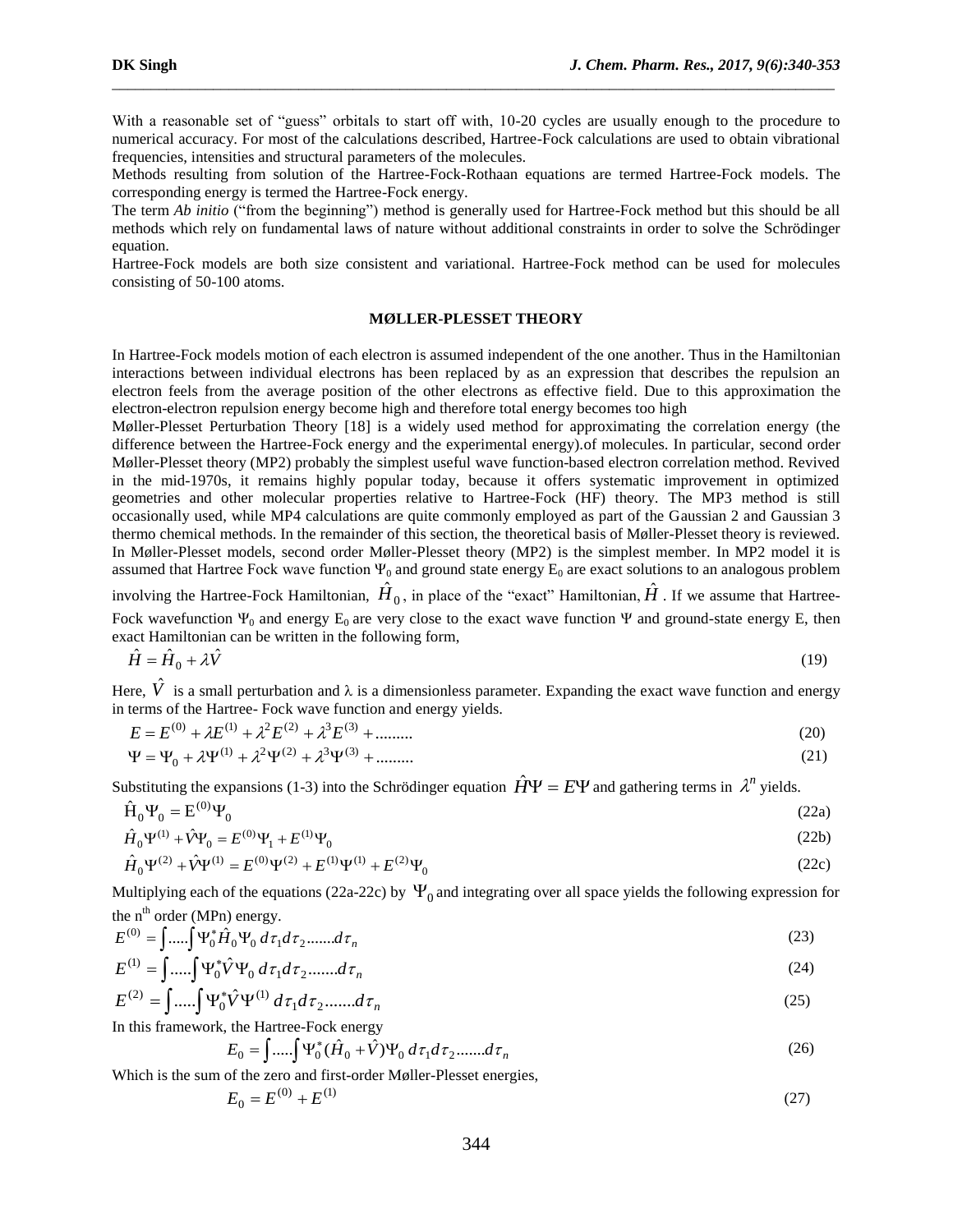Therefore, we need to go beyond the first order energy in order to include correlation effect. The correlation energy can then be written

\_\_\_\_\_\_\_\_\_\_\_\_\_\_\_\_\_\_\_\_\_\_\_\_\_\_\_\_\_\_\_\_\_\_\_\_\_\_\_\_\_\_\_\_\_\_\_\_\_\_\_\_\_\_\_\_\_\_\_\_\_\_\_\_\_\_\_\_\_\_\_\_\_\_\_\_\_\_\_\_\_\_\_\_\_\_\_\_\_\_\_\_\_

$$
E_{corr} = E^{(2)} + E^{(3)} + E^{(4)} + \dots \tag{28}
$$

In which first term is MP2 energy.

It can be shown that the MP2 energy can be written (in terms of spin-orbitals) as

$$
E^{(2)} = \sum_{i,j}^{occ \, unocc} \sum_{a/b}^{[ij] \, (ij \, || \, ab)]^2} (\varepsilon_a + \varepsilon_b + \varepsilon_i + \varepsilon_j)
$$
\n(29)

Where  $\varepsilon_i$  and  $\varepsilon_j$  are energies of occupied molecular orbitals,  $\varepsilon_a$  and  $\varepsilon_b$  are energies of unoccupied molecular orbitals, and integrals (ij  $\parallel$  ab) over filled (i and j) and empty (a and b) molecular orbitals, account for changes in electron-electron interactions as a result of electron promotion,

$$
(ij \parallel ab) = (ia \mid jb) - (ib \mid ja)
$$
 (30)

Where the integrals (ia | jb) involve molecular orbitals and not basis functions.

$$
(ia|jb) = \iint \Psi_i^*(\vec{r}_1)\Psi_a(\vec{r}_1) \left[\frac{1}{r_{12}}\right] \Psi_j^*(\vec{r}_2)\Psi_b(\vec{r}_2) d\vec{r}_1 d\vec{r}_2
$$
\n(31)

Which can be written in terms of the two-electron repulsion integrals

$$
(ia|jb) = \sum_{\mu} \sum_{\nu} \sum_{\lambda} \sum_{\sigma} c_{\mu i} c_{\nu j} c_{\lambda a} c_{\sigma b} (\mu \nu \mid \lambda \sigma)
$$
 (32)

Møller-Plesset theory terminated to second-order, or MP2, shows improvement over Hartree-Fock theory. MP2 is size consistent but it is not variational where as Hartree-Fock theory both size consistent and variational. But MP2 theory is useful for molecules of moderate size.

Higher-order Møller-Plesset models (MP3, MP4, etc.) have been formulated, but these are used to very small systems. In these higher-orders Møller-Plesset models geometry optimization needs to be done numerically because analytical derivatives are not available easily.

Also localized MP2 procedures ("LMP2") have been developed. In which Hartree-Fock orbitals first localized then used in the MP2 procedure. For sufficiently large molecules, LMP2 reduces the number of integrals (ij || ab) which leads to reduction in computational effort, memory and disk requirements. Presently Localized MP3 and MP4 models are not available. But in future it may become available which will further reduce the computational effort, memory and disk requirements.

#### **BASIS FUNCTIONS AND BASIS SETS**

In order to solve for the energy and wavefunction within the Hartree–Fock– Roothaan procedure, the AOs must be specified. If the set of AOs is infinite, then the variational principle tells us that we will obtain the lowest possible energy within the HF–SCF method. This is called the *HF limit*, *E<sub>HF</sub>*. This is *not* the actual energy of the molecule; recall that the HF method neglects instantaneous electron–electron interactions, otherwise known as *electron correlation*. Since an infinite set of AOs is impractical, a choice must be made on how to truncate the expansion. This choice of AOs defines the *basis set*. As we have seen that molecular orbitals are expressed as linear combinations atomic orbitals by the relation

$$
\chi_i = \sum_{\mu=1}^k C_{\mu i} \widetilde{\phi}_{\mu} \tag{33}
$$

Where the index  $\mu$  spans all of the AOs  $\phi_{\mu}$  of every atom in the molecule (a total of k AOs), C<sub> $\mu i$ </sub> is the molecular orbital coefficient of AOs  $\phi_\mu$  in MOs  $\chi_i$ . For each spin orbital i the basis functions  $\phi_\mu$  are hydrogen-like atomic orbitals that have been optimized by a variational procedure.

Atomic Orbitals (AO) are the solutions of the Hartree-Fock equations for the atom, i.e. Atomic Orbital is wave function for a single electron in the atom. Now the term atomic orbital is known as "basis function".

In the beginning the Slater Type Orbitals (STOs) were used as basis functions because for hydrogen atom these are similar to atomic orbitals. STOs are described in terms of the spherical coordinates as below:

$$
\Phi_i(\varsigma, n, l, m; r, \theta, \phi) = Nr^{n-1}e^{-\zeta}Y_{lm}(\theta, \phi)
$$
\n(34)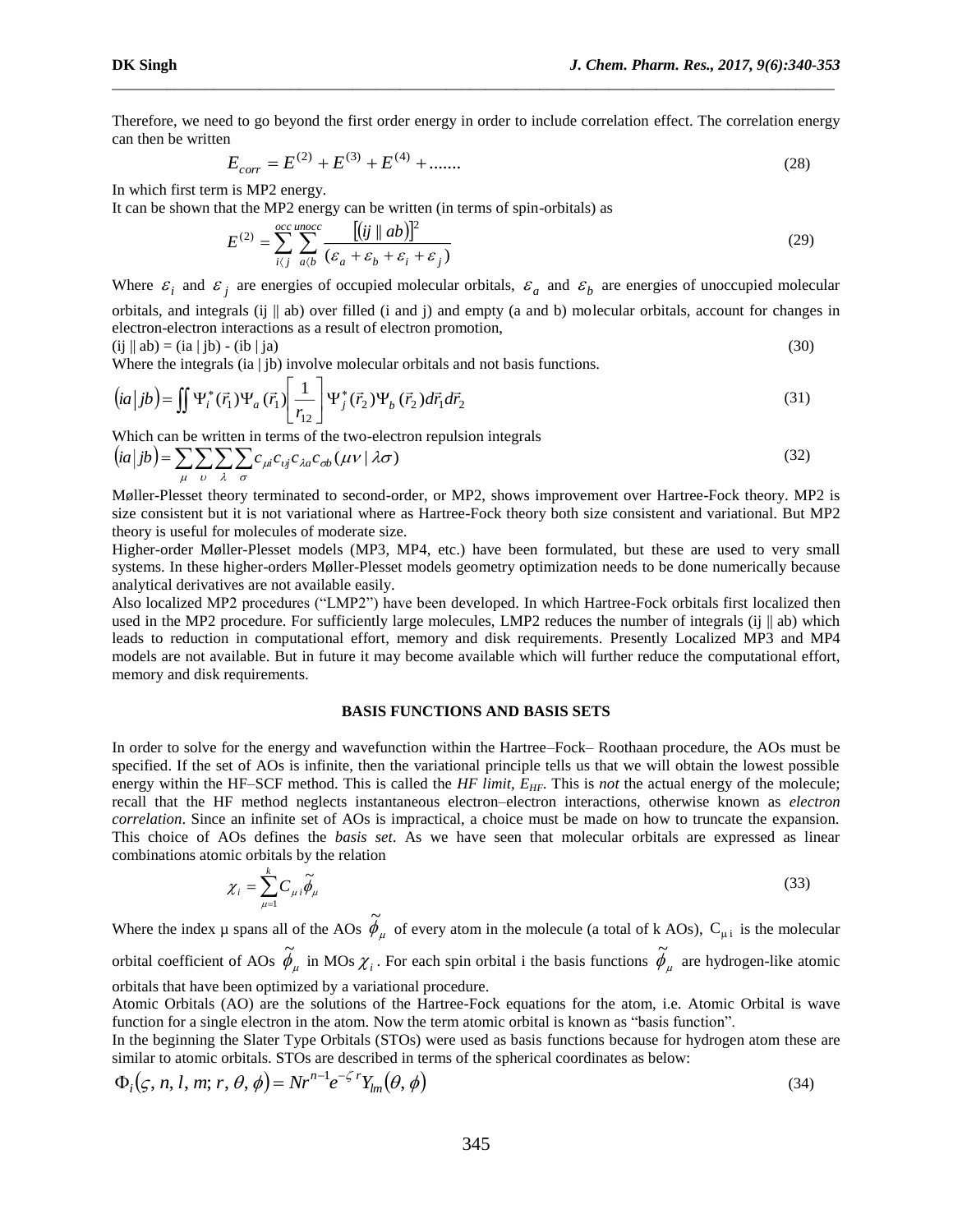(35)

Where N is normalization constant,  $\zeta$  (zeta) is called orbital exponent, it controls the width of the orbital (large  $\zeta$ gives tight function, small  $\zeta$  gives diffuse function). The r,  $\theta$  and  $\phi$  are spherical coordinates, Y<sub>lm</sub> is the angular momentum part (function describing the shape). The n, l, and m are principal, angular momentum, and magnetic quantum numbers, respectively. In STO the exponential term has a more important role to play. The exponential dependence on the distance between the nucleus and the electron mirrors the exact orbitals for the hydrogen atom. The exponential dependence ensures a fairy rapid convergence with increasing number of functions. STOs are primarily used for atomic and diatomic systems and in semi-empirical methods.

\_\_\_\_\_\_\_\_\_\_\_\_\_\_\_\_\_\_\_\_\_\_\_\_\_\_\_\_\_\_\_\_\_\_\_\_\_\_\_\_\_\_\_\_\_\_\_\_\_\_\_\_\_\_\_\_\_\_\_\_\_\_\_\_\_\_\_\_\_\_\_\_\_\_\_\_\_\_\_\_\_\_\_\_\_\_\_\_\_\_\_\_\_

The Gaussian Type Orbitals (GTOs) (called also Cartesian Gaussian type orbitals) are expressed as:

$$
\Phi(\alpha, l, m, n; x, y, z) = N x^l y^m z^n e^{-\alpha r^2}
$$

Where N is normalization constant  $\alpha$  is called exponent. The l, m and n are not quantum numbers but simply integral exponents and  $r^2 = x^2 + y^2 + z^2$ .

The trade-off is that GTOs do differ in shape from the STOs, particularly at the nucleus where the STO has a cusp while the GTO is continually differentiable.

STO's are more accurate, but it takes longer to compute integrals using them therefore a linear combination of enough GTO's to mimic an STO. A combination of n Gaussians to mimic an STO is often called an "STO-nG" basis, even though it is made of Contracted Gaussian Type Orbitals (CGTOs)..

$$
\Phi_{lmn}^{CGTO} = N \sum_{i} c_i x^l y^m z^n e^{-\alpha r^2}
$$
\n(36)

Therefore, multiple GTOs are necessary to adequately mimic each STO, increasing the computational size. Basis sets comprising GTOs are the ones that are most commonly used. There are two general categories of basis sets:

**Minimal Basis Set:** A basis set that describes only the most basic aspects of the orbitals. All basis set equations in the form STO-nG (where n represents the number of GTOs combined to approximate the STO) are considered to be "minimal" basis sets e.g. STO-2G, STO-3G, STO-6G etc.

**Extended Basis Set:** A basis set with a much more detailed description. The "extended" basis sets, then, are the ones that consider the higher orbitals of the molecule and account for size and shape of molecular charge distributions. There are several types of extended basis sets: Double-Zeta, Triple- Zeta, Quadruple- Zeta Basis Sets ; plit-Valence Basis Sets; Polarized Basis Sets; Diffuse Basis Sets etc.

## **Double-Zeta, Triple-Zeta, Quadruple-Zeta Basis Sets**

In the minimal basis sets, we assume that all orbitals are of the same shape. But it is not true. The double-zeta basis set allows us to treat each orbital separately in order to use the [Hartree-Fock calculation.](https://www.shodor.org/chemviz/glossary.html#hf) In double-zeta basis set, each atomic orbital is expressed as the sum of two Slater-Type Orbitals (STOs). Both orbitals are the same except for the value of  $\zeta$  (zeta). The zeta depends on the largeness the orbital is. Both STOs are then added using some proportion. The size of the atomic orbital comes between the values of either of the two STOs. Similarly the triple and quadruple-zeta basis sets work, except we use three STOs in triple-zeta basis set and four STOs in quadruplezeta basis sets instead of two STOs.

#### **Split-Valence Basis Sets**

Since most of chemistry focuses on the action of the valence electron Pople [19, 20] developed the split-valance basis sets, single zeta (SZ) in the core and double zeta (DZ) in the valance region.

In order to calculate double-zeta for every orbital takes too much effort. Many Scientists assumed that inner shell electrons are not of much use and simplified it by calculating a double- zeta basis set only for the valence orbital. This method is called a split-valence basis set e.g. 3-21G, 4-31G, and 6-31G etc.

3-21G is the simplest split valence basis set. 3-21G (in the Pople notation) means that the core orbitals are represented by three Gaussians, whereas the inner valence orbitals are represented by two Gaussian and outer valence orbital consists of one Gaussians.

## **Polarized Basis Sets**

Even large multizeta basis sets will not provide sufficient mathematical flexibility to adequately describe the electron distribution in molecules. An example of this deficiency is the inability to describe bent bonds of small rings. Extending the basis set by including a set of functions that mimic the AOs with angular momentum one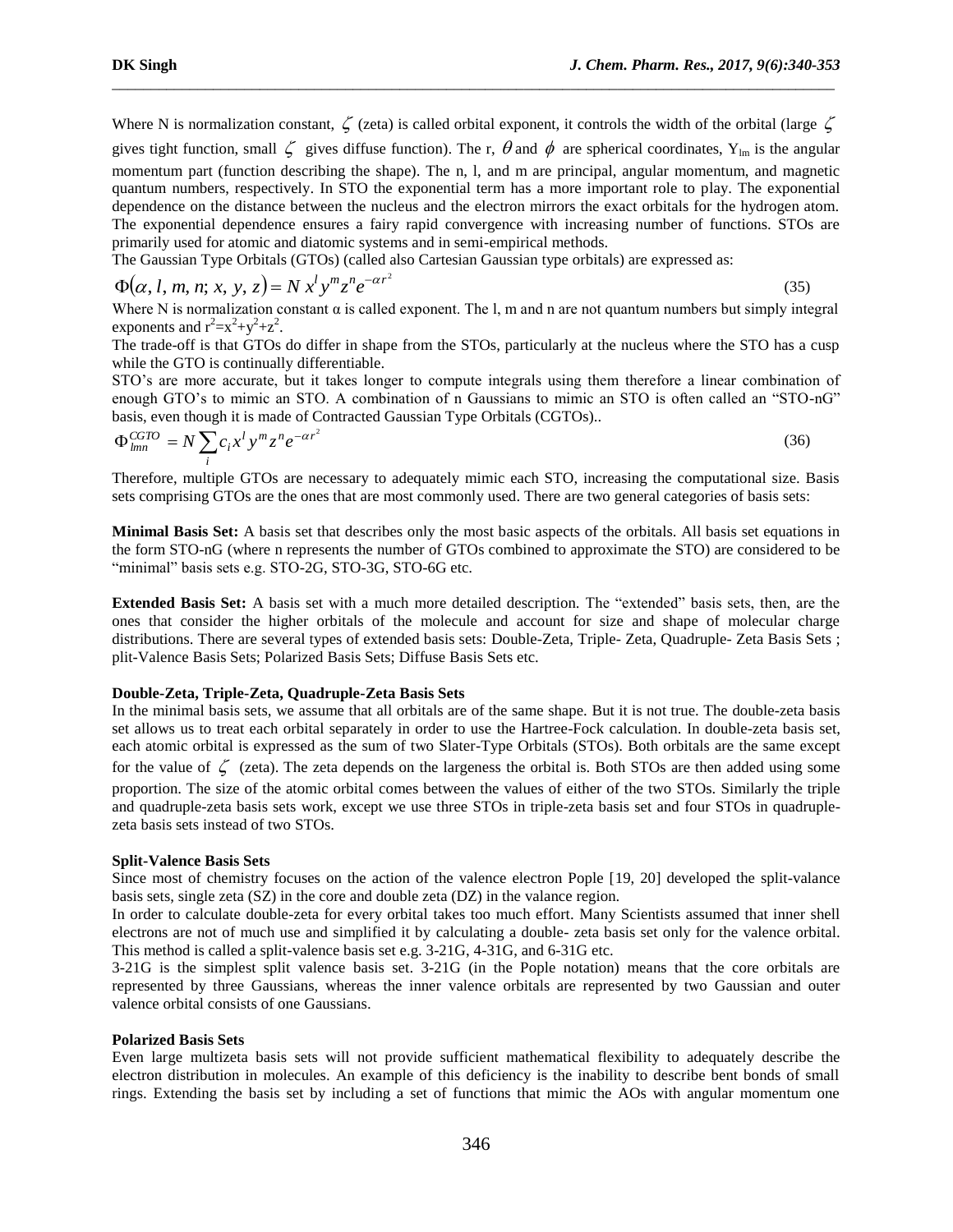(37)

greater than in the valence space greatly improves the basis flexibility. These added basis functions are called polarization functions.

\_\_\_\_\_\_\_\_\_\_\_\_\_\_\_\_\_\_\_\_\_\_\_\_\_\_\_\_\_\_\_\_\_\_\_\_\_\_\_\_\_\_\_\_\_\_\_\_\_\_\_\_\_\_\_\_\_\_\_\_\_\_\_\_\_\_\_\_\_\_\_\_\_\_\_\_\_\_\_\_\_\_\_\_\_\_\_\_\_\_\_\_\_

For carbon, adding polarization functions means adding a set of d GTOs while for hydrogen, polarization functions are a set of p functions. The designation of a polarized basis set is varied. One convention indicates the addition of polarization functions with the label "+P"; DZ+P indicates a DZ basis set with one set of polarization functions.

For the split-valence sets, addition of a set of polarization functions to all atoms but not hydrogen is designated by an asterisk, that is, 6-31G(d), and adding the set of p functions to hydrogen as well is indicated by double asterisks, that is, 6-31G(d,p). Since adding multiple sets of polarization functions has become broadly implemented, the use of asterisks has been deprecated in favor of explicit indication of the number of polarization functions within parentheses, that is, 6-311G(2df,2p) means that two sets of d functions and a set of f functions are added to non hydrogen atoms and two sets of p Functions are added to the hydrogen atoms.

#### **Diffuse Basis Sets**

For anions or molecules with many adjacent lone pairs, the basis set must be augmented with diffuse functions to allow the electron density to expand into a larger volume. For split-valence basis sets, this is designated by "+," as in  $6-31+G(d)$ . The diffuse functions added are a full set of additional functions of the same type as are present in the valence space. One '+' means that the 'p' orbitals are taken into consideration, while '++' signals that both 'p' and 's' orbitals are taken into consideration.

#### **The Correlation-Consistent Basis Set**

The split-valence basis sets developed by Pople, though widely used, have additional limitations made for computational expediency that compromise the flexibility of the basis set. The correlation-consistent basis sets developed by Dunning [21-23] are popular alternatives.

The split-valence basis sets were constructed by minimizing the energy of the atom at the HF level with respect to the contraction coefficients and exponents. The correlation-consistent basis sets were constructed to extract the maximum electron correlation energy for each atom.

The correlation-consistent basis sets are designated as "cc-pV*N*Z," to be read as correlation-consistent polarized split-valence *N*-zeta, where *N* designates the degree to which the valence space is split. As *N* increases, the number of polarization functions also increases. So, for example, the cc-pVDZ basis set for carbon is DZ in the valence space and includes a single set of d functions, and the cc-pVTZ basis set is TZ in the valence space and has two sets of d functions and a set of f functions. The addition of diffuse functions to the correlation-consistent basis sets is designated with the prefix *aug*-, as in aug-cc-pVDZ.

## **Density Functional Theory**

Ab-initio methods in electronic structure theory are based on the many-electron wave function. Density functional theory (DFT) [8] is a quantum mechanical method which is useful for finding the electronic structure of many-body systems. In density functional theory many-body electronic wave function is replaced by electronic density. The electronic wavefunction is dependent on 3*n* variables: the *x*, *y*, and *z* coordinate of each electron. As such, it is quite complicated and difficult to readily interpret. The total electron density  $\rho(\vec{r})$  is dependent on just three variables: the x, y, and z positions in space. Since  $\rho(\vec{r})$  is simpler than the wavefunction and is also observable, perhaps it might offer a more direct way to obtain the molecular energy.

The Hohenberg–Kohn [24] existence theorem proves just that: there exists a unique functional such that

$$
E[\rho(\vec{r})] = E_{elec}
$$

Where  $E_{\text{elec}}$  is the exact electronic energy. Furthermore, they demonstrated that the electron density obeys the variational theorem. This means that given a specific electron density, its energy will be greater than or equal to the exact energy. These two theorems constitute the basis of density functional theory (DFT). A mathematical *function*  is one that relates a scalar quantity to another scalar quantity, that is,  $y=f(x)$ . A mathematical *functional* relates a function to a scalar quantity and is denoted within brackets, that is,  $y=F[f(x)]$ . In Eq. (37), the function  $\rho(\vec{r})$  depends on the spatial coordinates, and the energy depends on the values (is a functional) of  $\rho(\vec{r})$ . According to Hohenberg and Kohn (H-K) theorem, the total ground state energy and other properties of a system were uniquely defined by the electron density (the energy is a unique function of  $\rho(\vec{r})$ ) and the true ground state electron density minimizes the energy functional. The H-K theorem gives proof of existence of such functional but there is no prescription to construct it. If it is known accurately, quantum chemical technique will be able to derive the molecular properties exactly. Till now the exact form of energy functional is not known. It is necessary to use approximations regarding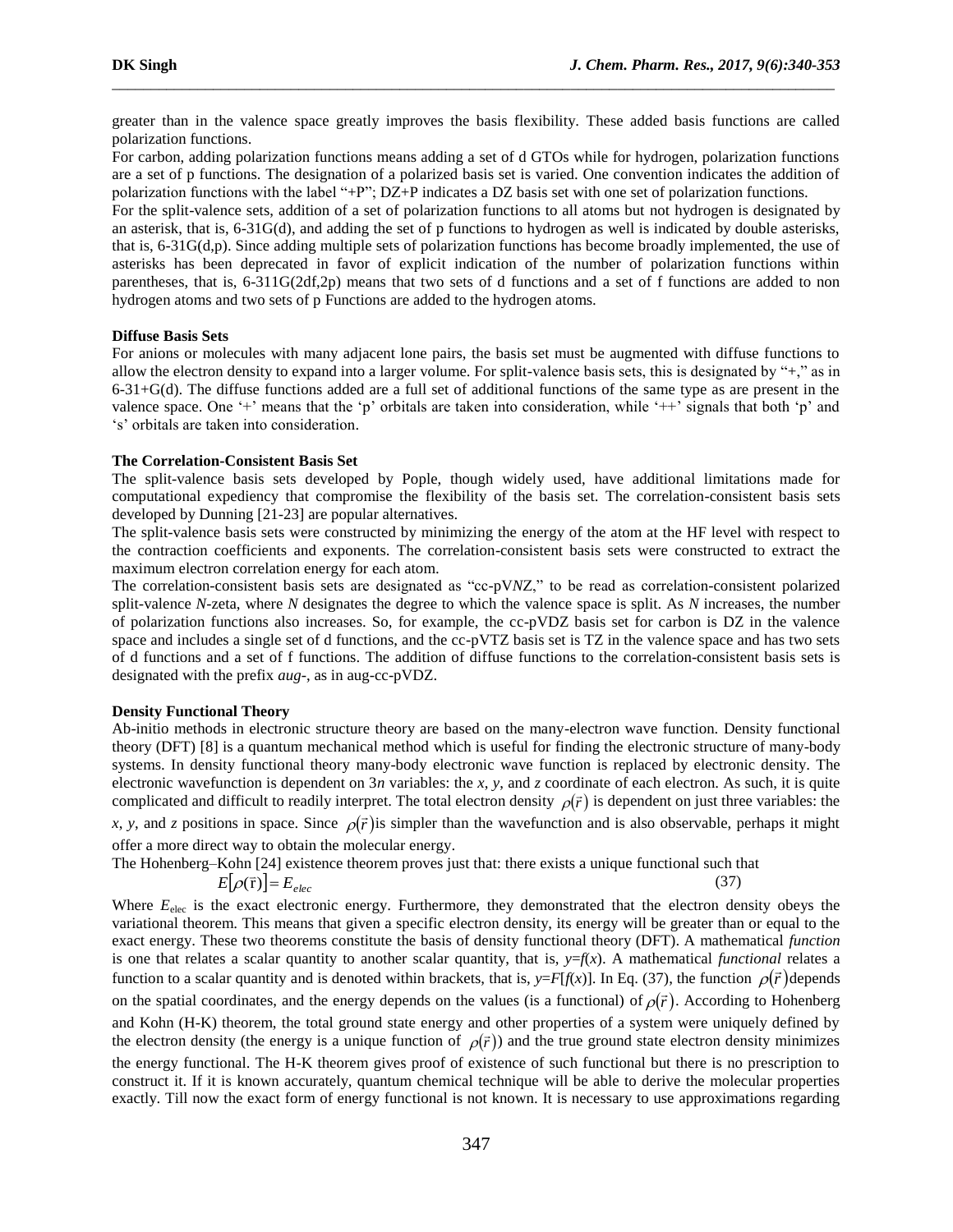various parts of the functional which deals the kinetic energy, exchange and correlation energies of the system of electrons. The simplest approximation is the Local-density approximation (LDA), The simplest approximation is the local density approximation (LDA) which leads to a Thomas-Fermi [25,26] term for kinetic energy and the Dirac [27] (actually Block proposed first [28]) term for the exchange energy. The corresponding functional is called Thomas-Fermi- Dirac energy. The Thomas-Fermi- Dirac with improvements is the present density functional method, since all components of energy are expressed via density alone without using many particle wave functions. However, wave functions cannot be completely neglected in molecular calculations and for accurate calculations they have to be used as a mapping step between the energy and density. So for a similar computational cost as the HF method, DFT produces the energy of a molecule that *includes the electron correlation.* This is the distinct advantage of DFT over the traditional *ab initio* methods discussed previously-it is much more computationally efficient in providing the correlation energy. HF and the various post-HF electron correlation methods provide an *exact* solution to an *approximate* theory, while DFT provides an *exact* theory with an *approximate* solution.

\_\_\_\_\_\_\_\_\_\_\_\_\_\_\_\_\_\_\_\_\_\_\_\_\_\_\_\_\_\_\_\_\_\_\_\_\_\_\_\_\_\_\_\_\_\_\_\_\_\_\_\_\_\_\_\_\_\_\_\_\_\_\_\_\_\_\_\_\_\_\_\_\_\_\_\_\_\_\_\_\_\_\_\_\_\_\_\_\_\_\_\_\_

### **The Electron Density**

The electron density is the central quantity in Density Functional Theory (DFT). It is defined as the integral over the spin coordinates of all electrons and over all but one of the spatial variables  $(\vec{x} \equiv \vec{r}, s)$ 

$$
\rho(\vec{r}) = N \int ... \int |\psi(\vec{x}_1, \vec{x}_2, ..., \vec{x}_N)|^2 \, ds_1 \, dx_2 ... \, dx_N \tag{38}
$$

 $\rho(\vec{r})$  the probability of finding any of the N electrons within volume element  $d\vec{r}$ . Also  $\rho(\vec{r})$  is a non-negative function of only the three spatial variables which vanishes at infinity and integrates to the total number of electrons, i.e.,

$$
\rho(\vec{r} \to \infty) = 0
$$
 and  $\int \rho(\vec{r}) d\vec{r} = N$ 

The electron density is an observable and can be measured experimentally, e.g. by X-ray diffraction.

#### **The Thomas-Fermi Model**

The Thomas-Fermi model [25, 26] is based on the uniform electron gas, they proposed the following functional for the kinetic energy

$$
T_{TF}[\rho(\vec{r})] = \frac{3}{10} \left(3\pi^2\right)^{2/3} \int \rho^{5/3}(\vec{r}) d\vec{r}
$$
\n(39)

The energy of an atom is finally obtained using the classical expression for the nuclear-nuclear potential and the electron-electron potential:

$$
E_{TF}[\rho(\vec{r})] = \frac{3}{10} \left( 3\pi^2 \right)^{2/3} \int \rho^{\frac{5}{3}}(\vec{r}) d\vec{r} - Z \int \frac{\rho(\vec{r})}{r} d\vec{r} + \frac{1}{2} \int \int \frac{\rho(\vec{r}_1)\rho(\vec{r}_2)}{r_{12}} d\vec{r}_1 d\vec{r}_2 \tag{40}
$$

Which gives the energy is given completely in terms of the electron density. In order to determine the correct density to be included in Eq. (40), they employed a variational principle. They assumed that the ground state of the system is connected to the  $\rho(\vec{r})$  for which the energy is minimized under the constraint of  $\int \rho(\vec{r}) d\vec{r} = N$ .

# **The First Hohenberg-Kohn Theorem**

The first Hohenberg-Kohn [24] theorem demonstrates that the all the properties of the system can be determines by the electron density because electron density uniquely determines the Hamiltonian operator.

The first theorem states that the external potential  $V_{ext}(\vec{r})$  is a unique functional of  $\rho(\vec{r})$ ; because,  $V_{ext}(\vec{r})$  fixes

 $\hat{H}$  .

Thus the total ground state energy is a functional of density  $\rho(\vec{r})$  which is the sum of three terms-the kinetic energy, the interaction with the external potential and electron-electron interaction and so we may write the functional as

$$
E[\rho] = T[\rho] + V_{ext}[\rho] + V_{ee}[\rho]
$$
  
\n
$$
= V_{ext}[\rho] + F_{HK}[\rho]
$$
  
\nwhere  $F_{HK}[\rho] = T[\rho] + V_{ee}[\rho]$  and  $V_{ext}(\rho) = \int \hat{V}_{ext} \rho(\vec{r}) d\vec{r}$ . (41)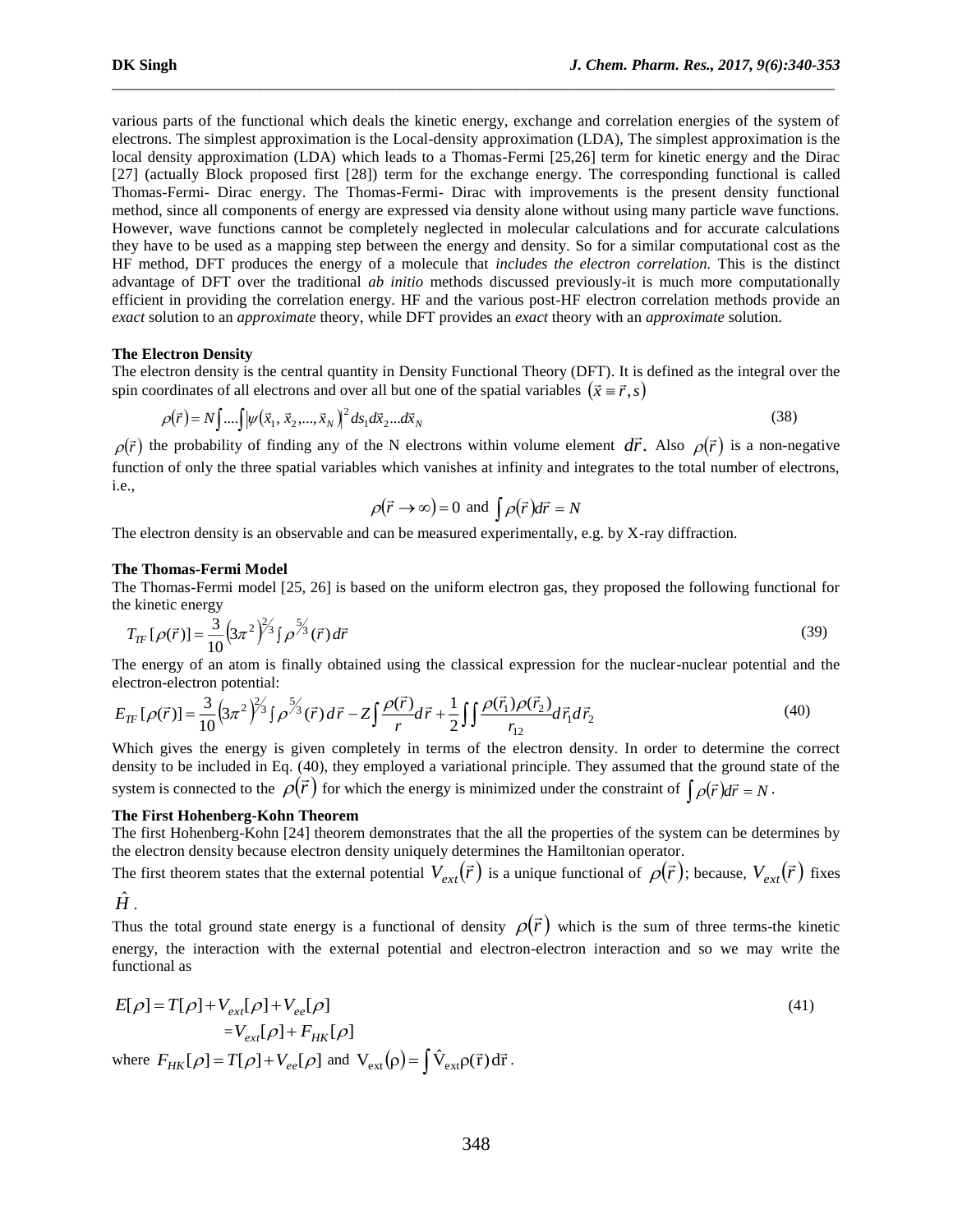The functional  $F_{HK}$  is unknown. The  $F_{HK}$  functional operates only on density and is universal, i.e., its form does not depend on the particular system under consideration. Also  $V_{ee}[\rho]$  can be written as the sum of classical part

\_\_\_\_\_\_\_\_\_\_\_\_\_\_\_\_\_\_\_\_\_\_\_\_\_\_\_\_\_\_\_\_\_\_\_\_\_\_\_\_\_\_\_\_\_\_\_\_\_\_\_\_\_\_\_\_\_\_\_\_\_\_\_\_\_\_\_\_\_\_\_\_\_\_\_\_\_\_\_\_\_\_\_\_\_\_\_\_\_\_\_\_\_

$$
V_{cl}(\rho) = \frac{1}{2} \iint \frac{\rho(\vec{r}_1)\rho(\vec{r}_2)}{r_{12}} d\vec{r}_1 d\vec{r}_2
$$
 and non-classical part  $V_{ncl}(\rho)$ , thus  
\n
$$
V_{ee}(\rho) = V_{cl}(\rho) + V_{ncl}(\rho)
$$
  
\ni.e.  
\n
$$
V_{ee}(\rho) = \frac{1}{2} \iint \frac{\rho(\vec{r}_1)\rho(\vec{r}_2)}{r_{12}} d\vec{r}_1 d\vec{r}_2 + V_{ncl}(\rho)
$$
\n(41a)

 $V_{ncl}(\rho)$  is the non-classical contribution to the electron-electron interaction which includes self-interaction correction, exchange and coulomb correlation.

#### **The Second Honberg-Kohn Theorem**

The second Honberg-Kohn theorem states " $F_{HK}[\rho]$ , the functional that delivers the ground state energy of the system, delivers the lowest energy if and only if the input density is the true ground state density." This is nothing but the variational principle:

$$
E_0 \le E[\tilde{\rho}] = T[\tilde{\rho}] + V_{ext}[\tilde{\rho}] + V_{ee}[\tilde{\rho}]
$$
\n(42)

In other words, this means that for any trial density  $\tilde{\rho}(\vec{r})$ , which satisfies the necessary boundary conditions such as

$$
\tilde{\rho}(\vec{r}) \ge 0, \int \tilde{\rho}(\vec{r}) d\vec{r} = N \tag{43}
$$

The energy obtained from the functional of  $F_{HK}[\rho]$  represents an upper value to the true ground state energy  $E_0$ . This theorem is useful for the study of the ground state. Hence, this strategy is not useful for the problems of excited states.

Both Honberg-Kohn theorems provide a fundamental statement of density functional theory;  $\delta$   $\left[E[\rho] - \mu \left(\int \rho(\vec{r}) d\vec{r} - N\right)\right] = 0$ (44)

Where the multiplier of this constraint is the electronic *chemical potential*  $\mu$ .

#### **The Kohn-Sham Equations**

The total ground state energy is a functional of density which contains three terms-the kinetic energy, the interaction with the external potential and electron-electron interaction and so we may write the functional as in Eq [41]

$$
E[\rho] = T[\rho] + V_{ext}[\rho] + V_{ee}[\rho]
$$
\n
$$
V_{ext}(\rho) = \int \hat{V}_{ext}\rho(\vec{r}) d\vec{r}.
$$
\n(45)

Kohn and Sham [29] proposed the following approach to approximating the kinetic and electron-electron functional. They introduced a fictitious system of N non interacting electrons to be described by a single determinant wave function in N "orbitals"  $\phi_i$ . In this system the kinetic energy and electron density are known exactly from the orbitals;

$$
T_s[\rho] = -\frac{1}{2} \sum_{i}^{N} \langle \phi_i | \nabla^2 | \phi_i \rangle \tag{46}
$$

Here the suffix emphasises that this is not the true kinetic energy but is that of a system of non-interacting electrons, which reproduce the true ground state density;

$$
\rho(\vec{r}) = \sum_{i}^{N} |\phi_i|^2 \tag{47}
$$

Thus density can be constructed explicitly from a set of orbitals which ensures that density can be constructed from an asymmetric wavefunction.

Also the electron-electron interaction in the classical Coulomb interaction or Hartree energy (written in terms of the density) is written as;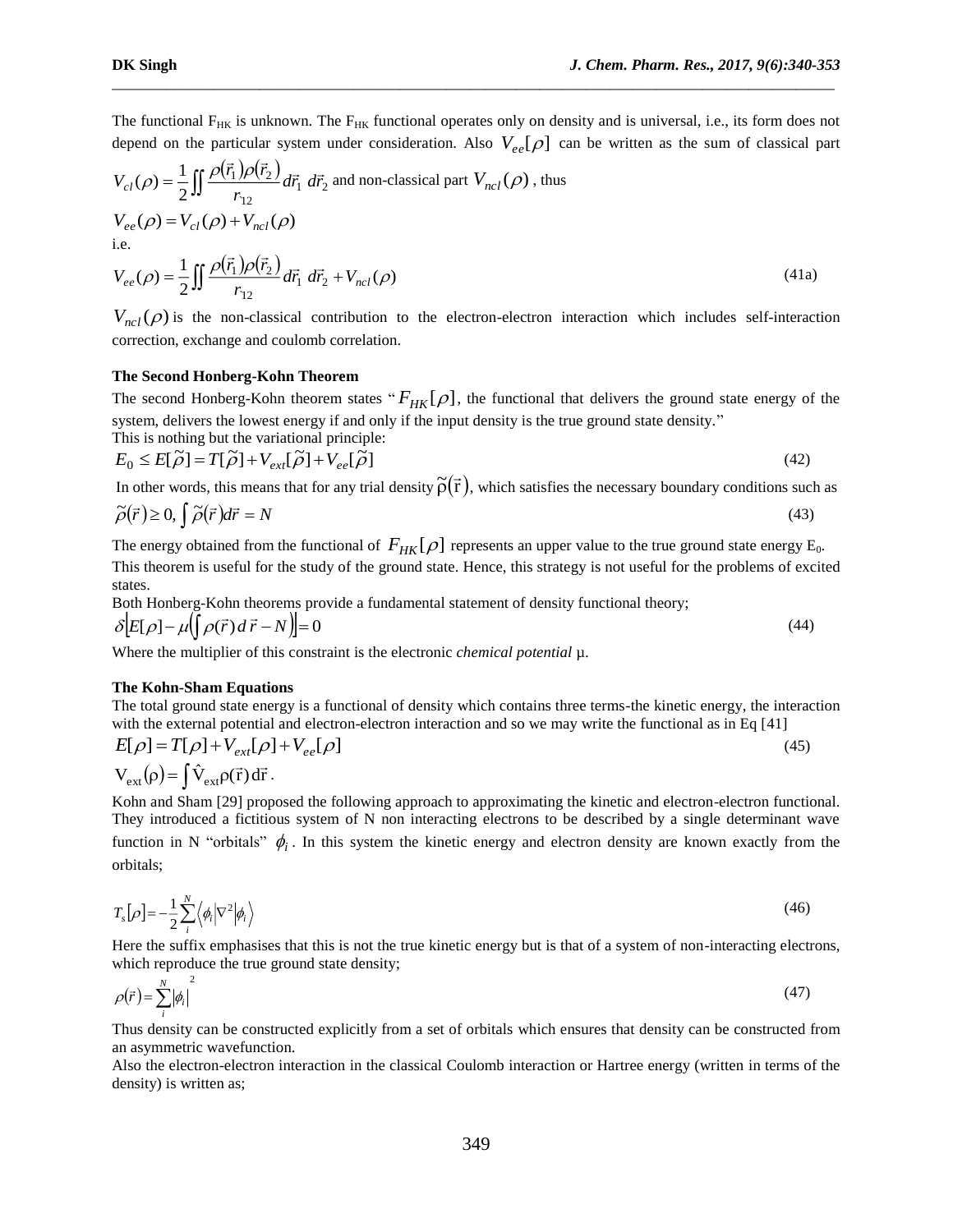(49)

$$
V_H[\rho] = \frac{1}{2} \int \frac{\rho(\vec{r}_1)\rho(\vec{r}_2)}{\vec{r}_{12}} d\vec{r}_1 d\vec{r}_2
$$
\n
$$
\tag{48}
$$

\_\_\_\_\_\_\_\_\_\_\_\_\_\_\_\_\_\_\_\_\_\_\_\_\_\_\_\_\_\_\_\_\_\_\_\_\_\_\_\_\_\_\_\_\_\_\_\_\_\_\_\_\_\_\_\_\_\_\_\_\_\_\_\_\_\_\_\_\_\_\_\_\_\_\_\_\_\_\_\_\_\_\_\_\_\_\_\_\_\_\_\_\_

the energy functional given by Eq. [41] can be rearranged as;

$$
E[\rho] = T_s[\rho] + V_{ext}[\rho] + V_H[\rho] + E_{XC}[\rho]
$$

where *exchange-correlation functional* has introduced [30]  
\n
$$
E_{XC}[\rho] = (T[\rho] - T_s[\rho]) + (V_{ee}[\rho] - V_H[\rho])
$$
\n(49a)

The *exchange correlation energy*  $E_{XC}$  is the functional that contains all the unknowns. It is the sum two terms (i) the error due to using a interaction between kinetic energies and (ii) the error due to assuming the electron-electron interaction classically. If we write the functional in terms of the density due to non-interacting orbitals and apply the variational theorem we find the following set of equations known as Kohn-Sham equations:

$$
\left[ -\frac{1}{2} \nabla^2 + \nu_{ext}(r) + \int \frac{\rho(\vec{r}')}{|\vec{r} - \vec{r}'|} d\vec{r}' + V_{xc}(\vec{r}) \right] \phi_i(\vec{r}) = \varepsilon_i \phi_i(\vec{r})
$$
\n(50)

In above equation a potential has been introduced which is the derivative of the exchange correlation energy with respect to the density,

$$
v_{xc}(r) = \frac{\delta E_{XC}[\rho]}{\delta \rho} \tag{51}
$$

This set of non-linear equations (the Kohn-Sham equations) describes the behaviour of non-interacting "electrons" in an effective local potential. For the exact functional, and thus exact local potential, the "orbitals" yield the exact ground state density via Equation [47] and exact ground state energy via Equation [49].

Walter Kohn was awarded with the Nobel Prize in Chemistry in 1998 for his development of the density functional theory.

#### **The Local Density Approximation (LDA)**

 $[\rho] = \frac{1}{2} \int \frac{P(x_1)P(x_2)}{r_1} d\vec{r}_1 d\vec{r}_2$ <br>energy functional given by Eq. [41] can be rearranged as<br>energy functional given by Eq. [41] can be rearranged as<br> $\epsilon$  exchange-correlation functional has introduced [30]<br> $[\$ By applying various approximations for exchange correlation energy *E*xc lead to a rapidly expanding field of research. The early assumption that leads to practical implementations of density functional theory was the homogeneous electron gas. In this system one assume that the electrons are subject to a constant external potential and therefore the charge density is constant. Such system is specified by the value of the constant electron density ρ=N/V.

Thomas and Fermi studied the homogeneous electron gas model [25, 26] by approximating the electron-electron interaction to the classical Hartree potential (neglecting the exchange and correlation effects) and computed the total energy functional. Under these assumptions the dependence of the kinetic and exchange energy on the density of the electron gas can be extracted (Dirac [27, 8, 31]) and expressed in terms of a *local* functions of the density.

Thus in the inhomogeneous system we might approximate the *functional* as an integral over a local *function* of the charge density. i.e.;

$$
T[\rho] = 2.87 \int \rho^{\frac{5}{3}}(\vec{r}) d\vec{r}
$$
  
and

$$
E_X[\rho)] = 0.74 \int \rho^{\frac{4}{3}}(\vec{r}) d\vec{r}
$$

These results are highly suggestive of a representation for  $E_{\rm xc}$  in an inhomogeneous system. The local exchange correlation energy for each electron might be assumed as a function of the local charge density. This results in approximation of the form;

$$
E_{XC}[\rho)] \approx \int \rho(\vec{r}) \varepsilon_{XC}(\rho(\vec{r})) d\vec{r}
$$
\n(52)

where  $\varepsilon_{\chi_C}(\rho(\vec{r}))$  to be the exchange and correlation energy density of the uniform electron gas of density  $\rho(\vec{r})$ this is known as the **local density approximation** (LDA). In local density approximation  $\varepsilon_{\chi_C}(\rho(\vec{r}))$  is a *function* of the local value of the density.  $\varepsilon_{\chi_C}(\rho(\vec{r}))$  can be separated into exchange and correlation energy;

$$
\varepsilon_{XC}(\rho(\vec{r})) = \varepsilon_X(\rho(\vec{r})) + \varepsilon_C(\rho(\vec{r}))
$$
\n(53)

The Dirac form can be used for  $\varepsilon_X(\rho(\vec{r}))$ 

$$
\varepsilon_X(\rho(\vec{r})) = -C\rho^{\frac{1}{3}}(\vec{r})\tag{54}
$$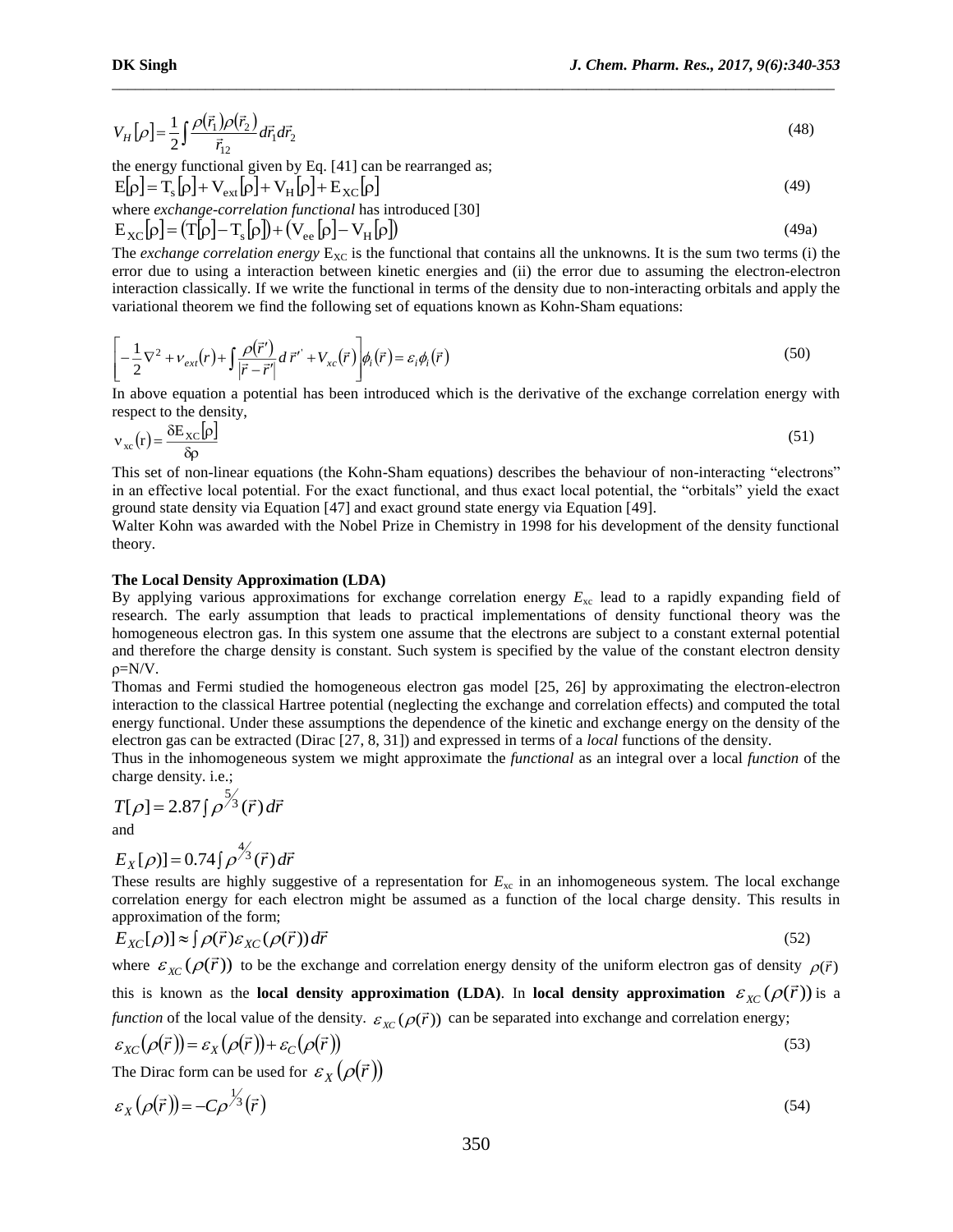Where a free constant, C, has been introduced. The functional form for the correlation energy density,  $\mathcal{E}_{\text{C}}$ , is unknown. In order to calculate for the homogeneous electron gas Monte Carlo calculations which yield essentially exact results [32]. The resultant exchange correlation energy has been used in a number of forms [33-35]. All the forms yield similar results and are collectively referred to as LDA functionals. The LDA is a fruitful approximation. Using LDA structure, vibrational frequencies, elastic moduli and phase stability (of similar structures) properties are described reliably for many systems.

\_\_\_\_\_\_\_\_\_\_\_\_\_\_\_\_\_\_\_\_\_\_\_\_\_\_\_\_\_\_\_\_\_\_\_\_\_\_\_\_\_\_\_\_\_\_\_\_\_\_\_\_\_\_\_\_\_\_\_\_\_\_\_\_\_\_\_\_\_\_\_\_\_\_\_\_\_\_\_\_\_\_\_\_\_\_\_\_\_\_\_\_\_

## **The Generalized Gradient Approximation (GGA)**

The local density approximation is considered to be the zeroth order approximation to the semi-classical expansion of the density matrix in terms of the density and its derivatives [36]. Beyond the LDA we use the gradient expansion approximation (GEA) in which in order to account for the non-homogeneity of the true electron density the first

order gradient terms  $\vec{\nabla}\rho(\vec{r})$  are included, Thus, the exchange-correlation energy can be written in following form which is termed generalized gradient approximation (GGA),

$$
E_{XC} \approx \int \rho(\vec{r}) \varepsilon_{XC}(\rho(\vec{r}), \vec{\nabla}\rho(\vec{r})) d\vec{r}
$$
\n(55)

The GGA improves the LDA's description of the binding energy of molecules. A number of functionals in the GGA family [37-44] have been developed. Beck's 1988 exchange functional [45,46] in combination with the Perdew Wang 91 gradient-corrected correlation functional (BPW91) [47] and Beck's three parameter hybrid exchange functional using the Lee, yang and Parr functional (B3LYP)[48] were usually employed in the recent DFT calculation for bio-molecules.

## **Time Dependent Density Functional Theory**

Over the last 35 years, density functional theory (DFT) has now become one of the standard methods for calculations in several branches of physics and chemistry. Systematic comparison of the results from DFT theory and experiments has shown [49,50] that the methods using Beck's theory parameter hybrid functional (B3) with correlation functions such as one proposed by Lee, Yang and Parr (LYP) is the most promising in providing the correct vibrational wave numbers.

In its original form, DFT is applicable only to ground states. One of the DFT approaches based on time-dependent density functional theory (TDDFT) have involved in recent times to deal with the excited state properties [51-53]. For calculation of transition energies and intensities, the TDDFT approach performs well. The results obtained using TDDFT are quite good for valence transitions [54-56]. The derivation for the time-dependent KS equations was first formulated in 1984 by Runge and Gross [57].

# **Scaling Procedures for HF and DFT Methods**

Computational chemistry has become an important tool to aid in molecular identification by vibrational spectroscopy. Calculation of vibrational frequencies by *ab-initio* molecular orbital (MO) or density functional methods can help in the interpretation of experimental spectra and is particularly useful for reliable assignments of fundamental vibrational frequencies.

Unfortunately calculated vibrational frequencies usually overestimate the experimental fundamentals. This overestimation is due to three factors:

1. The overall neglect of anharmonicity,

2. An incomplete description of electron correlation due to the use of an incomplete basis set, and

3. An approximate method used to solve the Schrödinger equation.

The second factor arises because the computational cost for methods including electron correlation increases rapidly as the number of basis functions increases, preventing an advanced theoretical treatment for all but the very smallest of molecules [58].

The calculated vibrational frequencies need to be scaled down to bring them in accordance with the experimental results. Scaling factor has remained a point of debate with many quantum chemical calculations. Harmonic vibrational frequencies are computed by mass-weighting and diagonalizing the force constant matrix which is a matrix of second order derivatives of the electronic energy with respect to nuclear co-ordinates. Because the force constants are the underlying quantities, the firstly approach was to apply empirical scaling to force constants. This remains an effective approach. Another approach is uniform scaling of the harmonic vibrational frequencies. The resulting predictions are less accurate (more uncertain), but the latter approach has the advantage of simplicity [59].

The difficulties with the empirical force fields were overcome by the introduction of *ab-initio* quantum mechanical method of calculations. The wavenumbers calculated *ab-initio* by the Hartree-Fock (HF) method were, however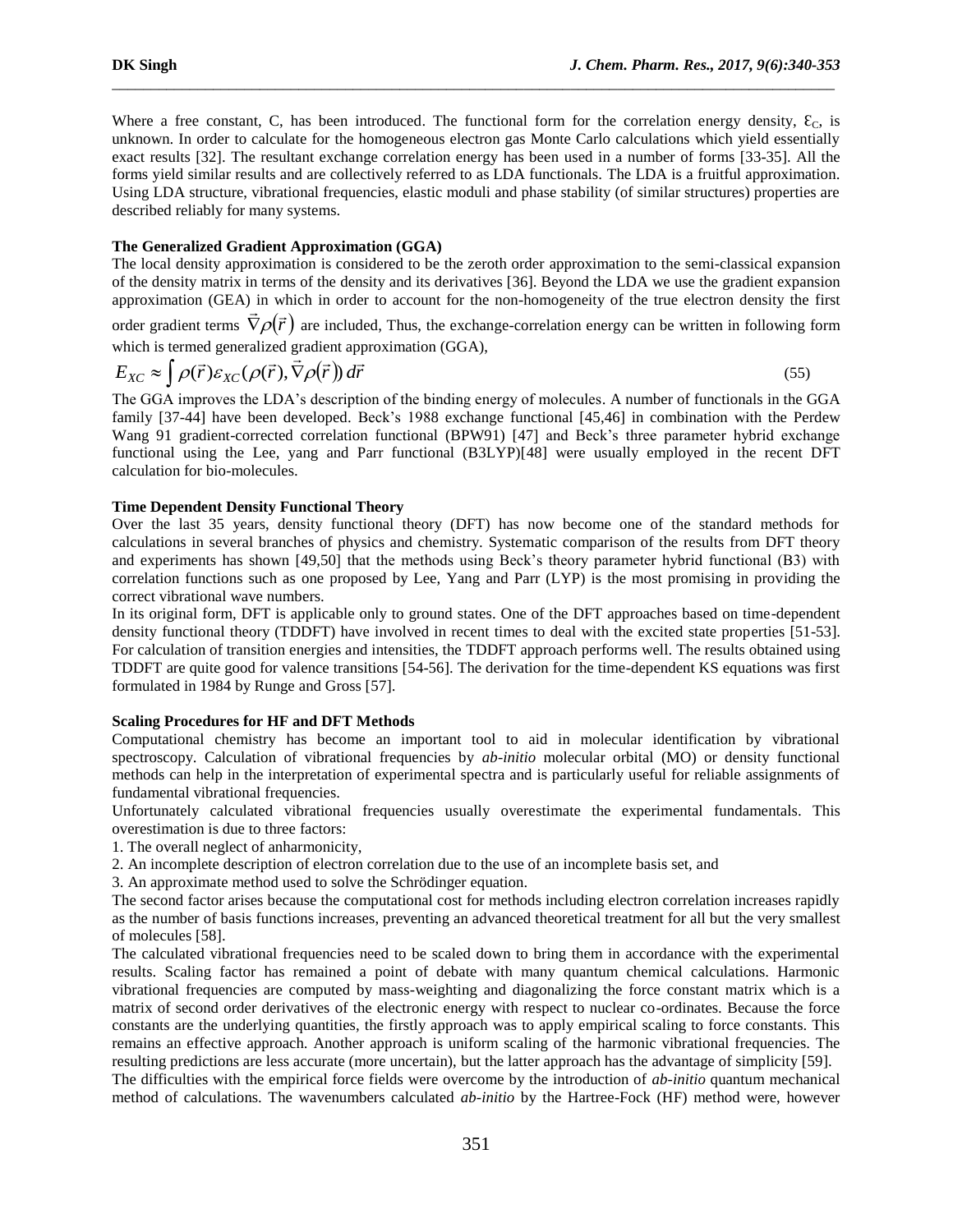consistently higher than the experimental wavenumbers of fundamentals by about 10% because of the neglect of electron- correlation and anharmonicity effects.

\_\_\_\_\_\_\_\_\_\_\_\_\_\_\_\_\_\_\_\_\_\_\_\_\_\_\_\_\_\_\_\_\_\_\_\_\_\_\_\_\_\_\_\_\_\_\_\_\_\_\_\_\_\_\_\_\_\_\_\_\_\_\_\_\_\_\_\_\_\_\_\_\_\_\_\_\_\_\_\_\_\_\_\_\_\_\_\_\_\_\_\_\_

In order to solve these problems the scaled quantum mechanical (SQM) method was proposed by Pulay *et al*. [60, 61]. In this method the force constants of similar chemical fragments share the same scale factor. The values of scale factors are optimized by minimizing the weighted mean-square deviations of the calculated wavenumbers from the observed wave numbers [62].

The Density Functional Theory methods account for the correlational effects to a large extant; the calculated frequencies from DFT method are much closer to the experimental values. These can be scaled by Yoshida *et al*. [62, 63] who, based on a linear relationship between the scaling and vibrational wavenumbers, gave the expression:  $v_{\text{obs}} = (1.0087 \cdot 0.0000163 \text{ y}_{\text{calc}}) v_{\text{calc}}$ . (56)

### **CONCLUSION**

In this paper various approximations in solving the Schrödinger Equation have been discussed in details. Ab-inito, Density Functional Theory, Various Basis Sets and Scaling procedures have been discussed in detail which is very useful for theoretical study of vibrational spectroscopy of bio molecules. Computational methods can give useful information and help us to understand biochemical issues at molecular, atomic and even electronic level.

## **ACKNOWLEDGEMENTS**

Authors are grateful to Secretary and Principal, Udai Pratap Autonomous College for providing necessary facilities in the college.

#### **REFERENCES**

- [1] G.Herberg. Molecular Spectra and Molecular Structure II-Infrared and Raman Spectra of Polyatomic Molecules, Van Nostrand Reinhold, New York, **1945**.
- [2] I.A.Zavodov; LI Maklakov; EG Atovmyan. *Spectrochimica Acta*. **1999**, A55, 923.
- [3] G Strazzulla; GA Baratta; ME Palumbo. *Spectrochimica Acta*. **2001**, A-57, 825.
- [4] LI Schiff. Quantum mechanics, Mc Graw-Hill, New York, **1968**.
- [5] IN Levine. Quantum Chemistry, Prentice-Hall, New Jersey, **2000**.
- [6] P Jensen. *Comp Chem*. **1999**.
- [7] WJ Hehre, L Radom, P Von, R Schleyer, JA Pople, Ab Initio. Molecular Orbital Theory, Chapter 2 Wiley, New York, **1986.**
- [8] RG Parr, W Yang. Density Functional Theory of Atoms and Molecules, Oxford, New York, **1989**.
- [9] RA Friesner and Michael D. Beachy. *Curr Opinion Struct Biol*. **1998,** 8, 257.
- [10] PR Carey. Biochemical Applications of Raman and Resonance Raman Spectroscopies, Academic Press New York, **1982**.
- [11] M Born. JR Oppenheimer. *Ann Physik*. **1927**, 84, 445.
- [12] DR Hartree. *Phil Soc*. **1928**, 426, 24, 89,111.
- [13] VZ.Fock. *Physics*. **1930**, 61, 126.
- [14] VZ Fock. *Physics*. **1930**, 62, 795.
- [15] W Pauli. *Physics*. **1925**, 31, 765.
- [16] JC Slater. *Rev*. **1930**, 36, 57.
- [17] CCJ Roothaan. *Rev Mod Phys*. **1951**, 23, 69.
- [18] C Møller, MS Plesset. *Phy Rev*. **1934**, 46, 618,
- [19] R Ditch Field; WJ Hehre; JA Pople. *J Chem Phys*. **1971**, 54, 724.
- [20] WJ Hehre; R. Ditch Field; JA Pople. *J Chem Phys*. **1972**, 56, 2257.
- [21] TH Dunning. *J Chem Phys*. **1989**, 90, 1007, 1358.
- [22] DE Woon; TH Dunning. *J Chem Phys*. **1993**, 98D.
- [23] E Woon; TH Dunning. *J Chem Phys*. **1995**, 103, 4572.
- [24] P Hohenberg; W Kohn. *Phys Rev*. **1964**, 136, B864.
- [25] LH Thomas; Proc Camb. *Phil Soc*. **1927**, 23, 542.
- [26] EZ Fermi. *Physik*. **1928**, 48, 73.
- [27] PAM Dirac; Proc Camb. *Phil Soc*. **1930,** 26, 376.
- [28] F Block. Phy Rev. **1929**, 57, 545.